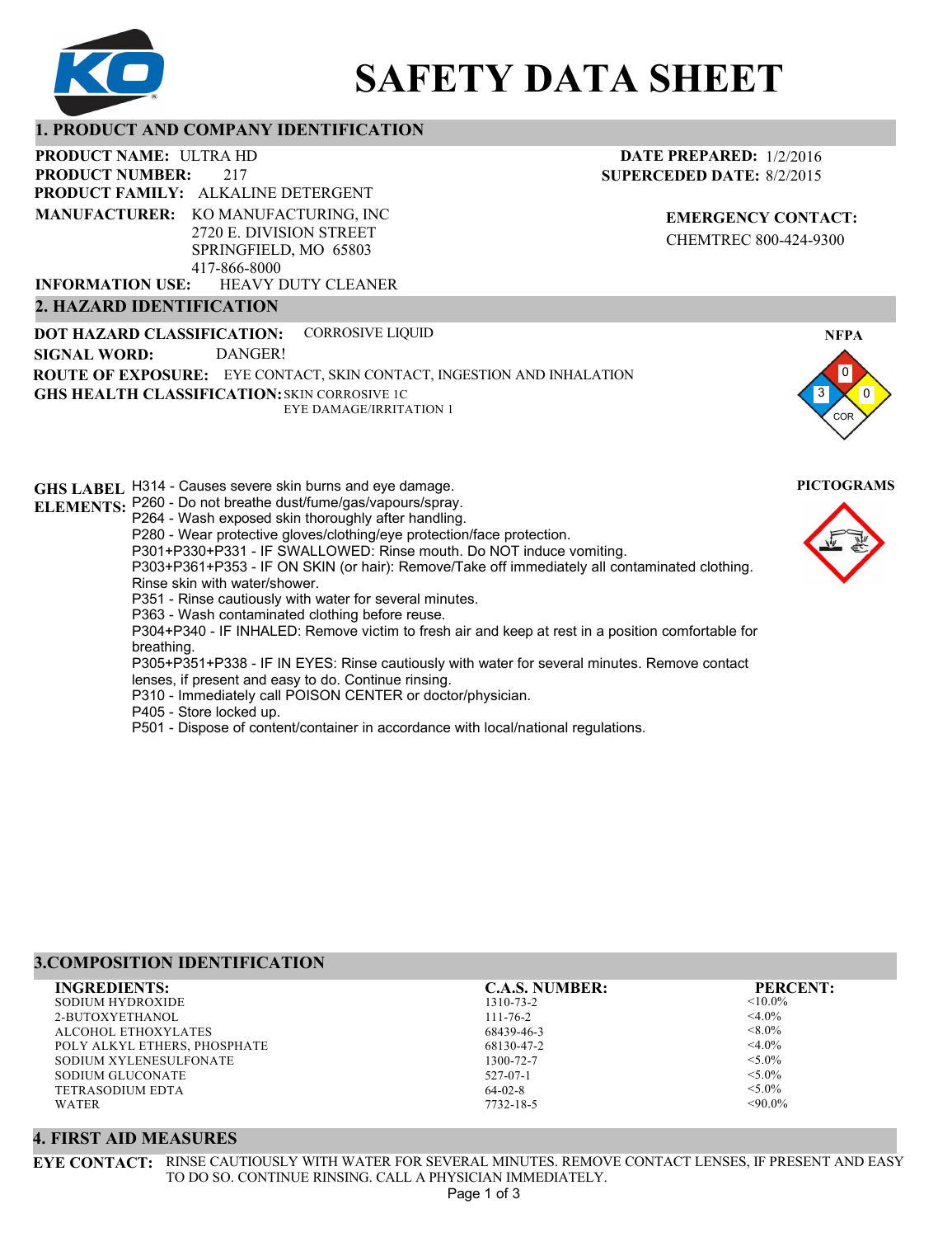# 217 **PRODUCT NUMBER: PRODUCT NAME: ULTRA HD**

# **DATE PREPARED:** 1/2/2016 **SUPERCEDED DATE:** 8/2/2015

# **4. FIRST AID MEASURES - CONTINUED**

**SKIN CONTACT:** WASH EXPOSED SKIN THOROUGHLY AFTER HANDELING. REMOVE/TAKE OFF IMMEDIATELY ALL CONTAMINATED CLOTHING. RINSE SKIN WITH WATER/SHOWER. GET MEDICAL ADVICE/ATTENTION.

**INGESTION:** RINSE MOUTH. DO NOT INDUCE VOMITING. IF CONSCIOUS, GIVE LARGE QUANTITIES OF WATER TO DRINK. CALL A POISON CENTER OR PHYSICIAN IMMEDIATELY.

**INHALATION:** REMOVE VICTIM TO FRESH AIR AND KEEP AT REST IN A POSITION COMFORTABLE FOR BREATHING. GIVE OXYGEN OR ARTIFICIAL RESPIRATION AS NEEDED. CALL A POISON CENTER OR PHYSICIAN IMMEDIATELY.

# **5. FIRE FIGHTING MEASURES**

**FLAMMABLE PROPERTIES:** NON FLAMMABLE.

**FLASH POINT:** DOES NOT FLASH.

**SUITABLE EXTINGUISHING MEDIA:** DRY CHEMICAL, FOAM OR CARBON DIOXIDE, WATER SPRAY.

**UNSUITABLE EXTINGUISHING MEDIA:** NOT ESTABLISHED.

**SPECIFIC HAZARDS ARISING** NONE KNOWN.

# **FROM THE CHEMICAL:**

**PROTECTIVE EQUIPMENT AND PRECAUTIONS FOR FIREFIGHTERS:** APPPROVED) AND FULL PROTECTIVE GEAR. WEAR SELF-CONTAINED BREATHING APPARATUS (PRESSURE DEMAND MSHA/NIOSH

# **6. ACCIDENTAL RELEASE MEASURES**

**PERSONAL PRECAUTIONS:** AVOID CONTACT WITH EYES AND SKIN. SPILL AREA MAY BE SLIPPERY. WEAR PROPER PROTECTIVE EQUIPMENT WHEN DEALING WITH RELEASE.

**ENVIRONMENTAL PRECAUTIONS:** CONTAIN SPILL TO AVOID RELEASE TO THE ENVIRONMENT. KEEP CONTAINER TIGHTLY CLOSED.

**METHODS FOR CONTAINMENT** DIKE AND CONTAIN SPILL. COLLECT LIQUID WITH AN INERT ABSORBENT AND **AND CLEAN-UP:** TRANSFER TO CONTAINER FOR REUSE OR DISPOSAL.

#### **7. HANDLING AND STORAGE**

**HANDLING:** HANDLE WITH CARE AND AVOID CONTACT WITH EYES AND SKIN. ALWAYS WEAR PROPER CHEMICAL RESISTANT PROTECTIVE EQUIPMENT 29CFR1910.132-138. WASH THOROUGHLY AFTER HANDLING.

**STORAGE:** AVOID RELEASE TO THE ENVIRONMENT. STORE IN LOCKED STORAGE USING CORROSIVE RESISTANT CONTAINERS. KEEP OUT OF REACH OF CHILDREN.

#### **8. EXPOSURE CONTROLS/PERSONAL PROTECTION**

**ENGINEERING CONTROLS:** IF MIST LEVELS ARE HIGH SPECIAL VENTILATION MAY BE REQUIRED. **EYE / FACE PROTECTION:** CHEMICAL SAFETY GOGGLES AND FULL FACE SHIELD. **SKIN PROTECTION:** CHEMICAL RESISTANT GLOVES AND IMPERVIOUS APRON AND BOOTS. **THRESHOLD LIMIT VALUE (TLV):** SODIUM HYDROXIDE, 2 MG/M³; 2-BUTOXYETHANOL, 20 PPM

# **9. PHYSICAL AND CHEMICAL PROPERTIES**

#### **PHYSICAL STATE:** LIQUID.

**APPEARANCE: ODOR: BOILING POINT:** NOT ESTABLISHED. CLEAR GREENISH-YELLOW LIQUID. LIGHT SOLVENT SCENT.

**FREEZING POINT:** NOT ESTABLISHED.

**SPECIFIC GRAVITY:** 1.12

**pH (1%):** 11.2-12.2

**EVAPORATION RATE:** LESS THAN 1.

**FLASH POINT:** DOES NOT FLASH.

**REALITIVE DENSITY:** 9.4 LBS/GL **SOLUBILITY: VAPOR PRESSURE:** NOT ESTABLISHED. **VAPOR DENSITY:** NOT ESTABLISHED. **DECOMPOSITION** NOT ESTABLISHED. **TEMPERATURE: PARTICAL COEFFICIENT:** NOT ESTABLISHED. **N-OCTANOL/WATER** SOLUBLE.

NOT ESTABLISHED.

**VISCOSITY:**

**LOWER FLAMMABILITY/EXPLOSIVE LIMIT:** NOT ESTABLISHED.

**UPPER FLAMMABLE/EXPLOSIVE LIMIT:** NOT ESTABLISHED.

**AUTO-IGNITION TEMPERATURE:** NOT ESTABLISHED.